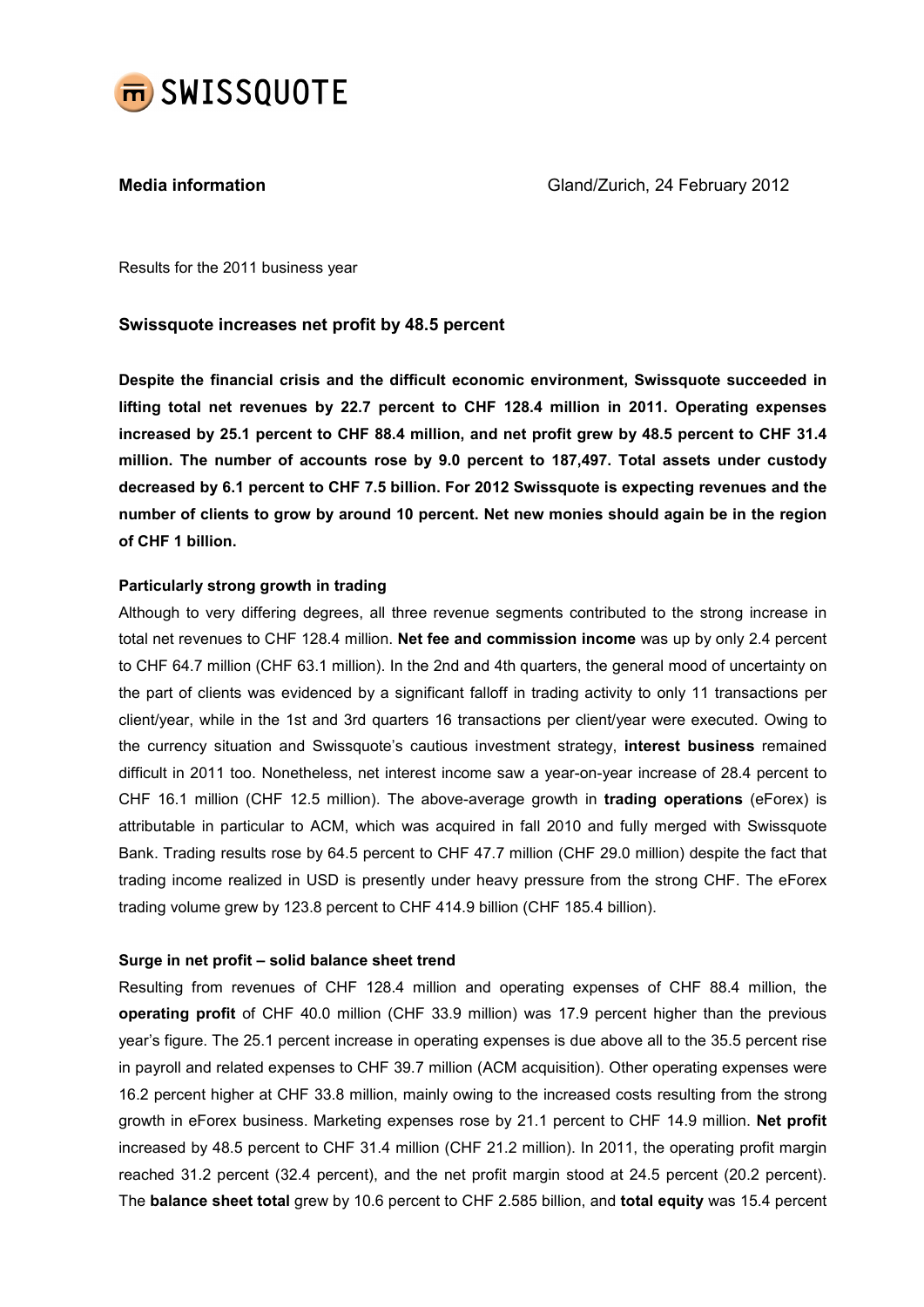

higher at CHF 229.7 million (CHF 199.0 million). The core capital ratio (tier 1) stood at a solid 21.7 percent.

## Significant rise in number of accounts – assets under custody slightly lower

In 2011, the total number of accounts rose by 9.0 percent year-on-year to 187,497. The breakdown is 158,516 trading accounts (+6.8 percent), 17,576 saving accounts (+23.4 percent), 10,766 eForex accounts (+19.4 percent), and 639 ePrivate Banking accounts (+89.1 percent). Comparable to revenues, the number of accounts grew much more strongly in the 1st and 3rd quarters of 2011 than in the other two quarters. At CHF 7.536 billion (CHF 8.029 billion), assets under custody were 6.1 percent lower than in 2010. The decrease reflects the exchange-related decline in the value of the portfolio during the year under review. At the end of 2011, assets of CHF 6.941 billion were held in trading accounts, CHF 450.8 million in saving accounts, CHF 122.5 million in eForex accounts, and CHF 21.8 million in ePrivate Banking accounts. Developing along parallel lines to revenues and the number of accounts, net new monies were disproportionately low primarily in the 2nd and 4th quarters. For 2011 as a whole, net new monies were down 37,3 percent year-on-year to CHF 926.1 million (CHF 1.477 billion), which is in line with the budgeted expectations.

### Swissquote targeting robust growth in 2012 as well

Assuming no change in market conditions, Swissquote is expecting to see revenues and the number of clients increase by around 10 percent in 2012. Net new monies will again be in the region of CHF 1 billion.

ePrivate Banking, which enables individual, electronic, fully automated asset management, established itself in 2011 and is now being successfully used by more than 600 investors. Further tools will be going online in 2012.

Launched in June 2011 under a cooperative venture with Basellandschaftliche Kantonalbank (BLKB), the new service offering online mortgages at the most attractive conditions on the Swiss market got off to a good start and is expected to generate substantial growth in 2012.

The strategic partnership with Swiss Life in the area of bank products began well. As at 1 January 2012, approximately 13,000 accounts – saving, time deposit and fund accounts – representing some CHF 400 million in assets under custody had been transferred to Swissquote. Swissquote Bank has assumed responsibility for handling the settlement and management of saving and investment products on the Swiss market for Swiss Life. Going forward, cooperation with Swiss Life is to be stepped up mainly in the development of innovative products and online services for pension clients.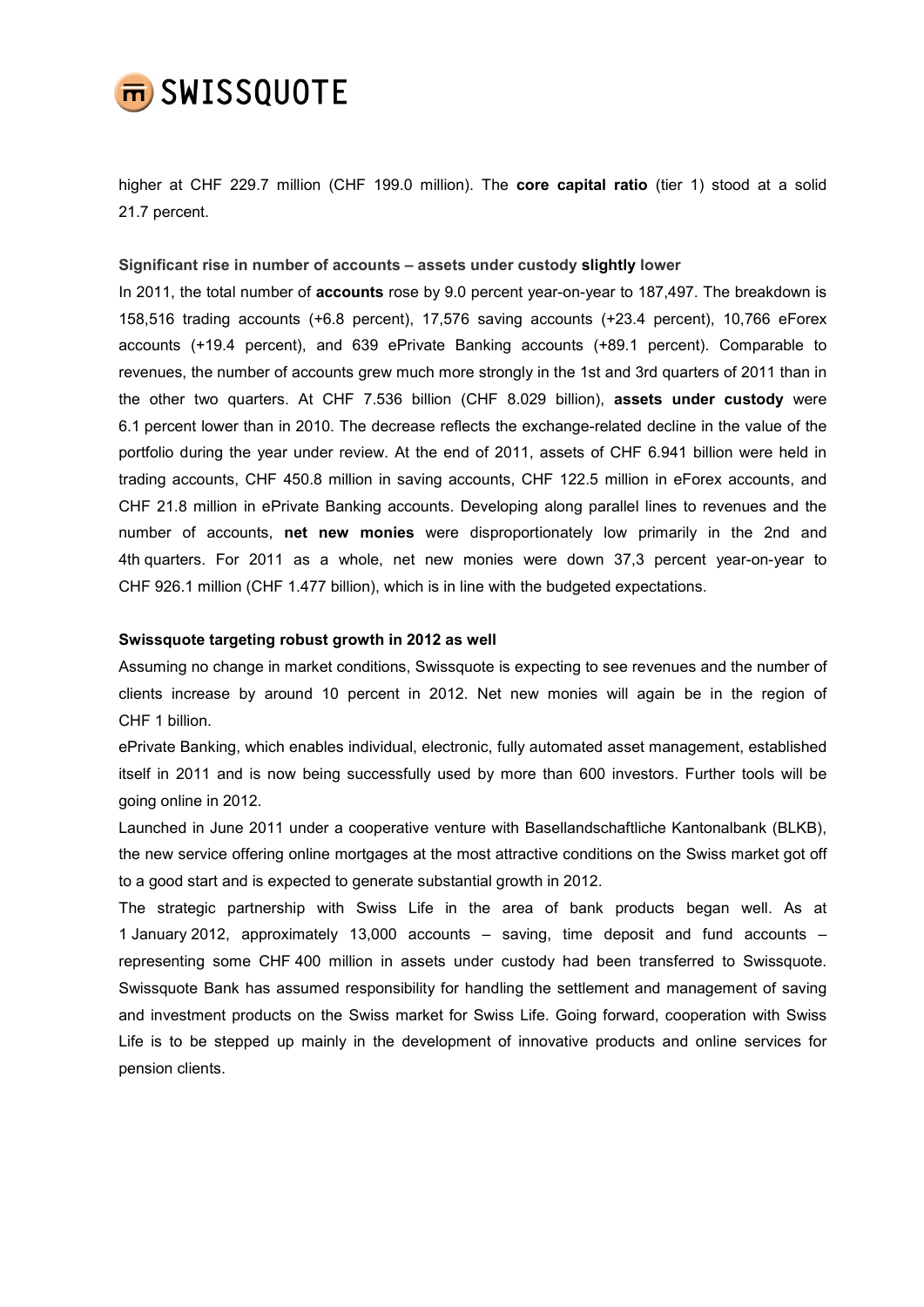

## Distribution of profit to shareholders

The Board of Directors proposes that, in place of a dividend (2010: CHF 0.60 per share), the Annual General Meeting of Swissquote Group Holding AG on 8 May 2012 distributes a repayment (exempt from withholding tax) of CHF 1.04 per share from the capital contribution reserves.

The complete 2011 Financial Report can be found at:

http://www.swissquote.ch – THE COMPANY/Investor Relations/Reporting

#### Swissquote - Banking.Self-made.

As a leading provider of online financial services, Swissquote offers innovative solutions and analysis tools to meet the wide range of demands and needs of its clients. As well as various online trading services, the user-friendly platform also provides solutions for eForex, ePrivate Banking, eMortgage and flexible saving accounts. In addition to a low-cost service for private clients, Swissquote also offers specialized services for independent asset managers and corporate clients.

Swissquote is quoted on the SIX Swiss Exchange (SQN) and holds a banking license. The company is subject to supervision by the Swiss Federal Financial Market Supervisory Authority (FINMA) and is a member of the Swiss Bankers Association.

### For further information

Marc Bürki, CEO Swissquote Bank AG, Chemin de la Crétaux 33, CH-1196 Gland Tel. +41 22 999 98 50, fax +41 22 999 94 54, mobile +41 79 413 41 45 marc.burki@swissquote.ch

Nadja Keller, Assistant to CEO Tel. +41 44 825 88 01 nadja.keller@swissquote.ch

# Agenda 2012

| 07.05.2012 | Figures for the 1st quarter of 2012 (conference call)                                  |
|------------|----------------------------------------------------------------------------------------|
| 08.05.2012 | Annual General Meeting in Zurich                                                       |
| 27.07.2012 | Figures for the 2nd quarter of 2012 (presentation at the SIX Swiss Exchange in Zurich) |
| 06.11.2012 | Figures for the first 9 months of 2012 (conference call)                               |